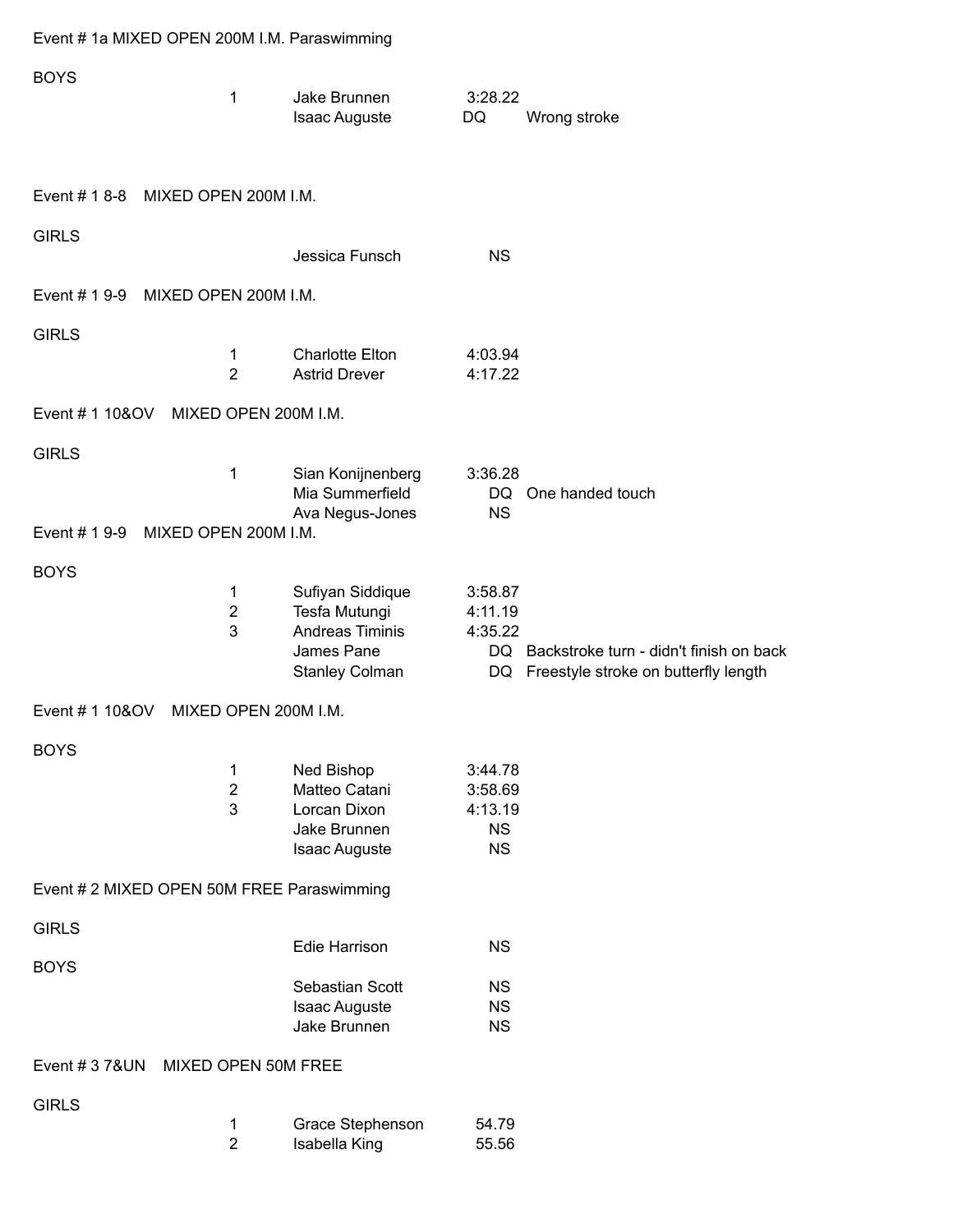| - 3 | Ella Gregson | 59.72 |
|-----|--------------|-------|
|     |              |       |

### Event # 3 8-8 MIXED OPEN 50M FREE

GIRLS

|   | Isi Holdom     | 41.46 |
|---|----------------|-------|
| 2 | Millie Sims    | 43.34 |
| 3 | Jessica Funsch | 50.56 |
| Δ | Paloma Gillett | 55.41 |

### Event # 3 9-9 MIXED OPEN 50M FREE

GIRLS

| -1 | <b>Charlotte Elton</b> | 42.28 |
|----|------------------------|-------|
| 2  | <b>Iris Deasy</b>      | 43.60 |
| 3  | Tabitha Lyner          | 45.57 |
| 4  | <b>Astrid Drever</b>   | 48.62 |
| 5  | Angel Da Silva bow     | 57.38 |

### Event # 3 10&OV MIXED OPEN 50M FREE

GIRLS

| 1  | Jaudelle Bell-Newland  | 37.19 |
|----|------------------------|-------|
| 2  | <b>Esme Donohue</b>    | 37.25 |
| 3  | Sian Konijnenberg      | 38.75 |
| 4  | Ava Holohan            | 40.78 |
| 5  | Cassia Berridge        | 42.59 |
| 6  | Poppy Jones            | 43.72 |
| 7  | Isha Molyneux-Lyons    | 44.59 |
| 8  | Mia Summerfield        | 45.46 |
| 9  | <b>Bethany Dale</b>    | 47.53 |
| 10 | Mariella Cheltenham    | 49.25 |
| 11 | Elizabeth Montgomery-/ | 49.78 |
|    | Ava Negus-Jones        | ΝS    |

## Event # 3 7&UN MIXED OPEN 50M FREE

BOYS

| 1 | <b>Frederick Sinclair</b> | 43.81   |
|---|---------------------------|---------|
| 2 | <b>Rafferty Deasy</b>     | 50.81   |
| 3 | Sansan Zhou               | 59.06   |
| 4 | Jack Lai                  | 1:05.34 |
| 5 | Liam Kwok                 | 1:07.68 |

#### Event # 3 8-8 MIXED OPEN 50M FREE

BOYS

| -1 | Aaryan Basu                    | 48.13 |
|----|--------------------------------|-------|
| 2  | Theodore Cheltenham            | 56.93 |
| 3  | Frederick Montgomery-/ 1:04.35 |       |

# Event # 3 9-9 MIXED OPEN 50M FREE

BOYS

|    | George German | 42.72 |
|----|---------------|-------|
| -2 | Tesfa Mutungi | 44.75 |
| -3 | Remi Goldman  | 45.10 |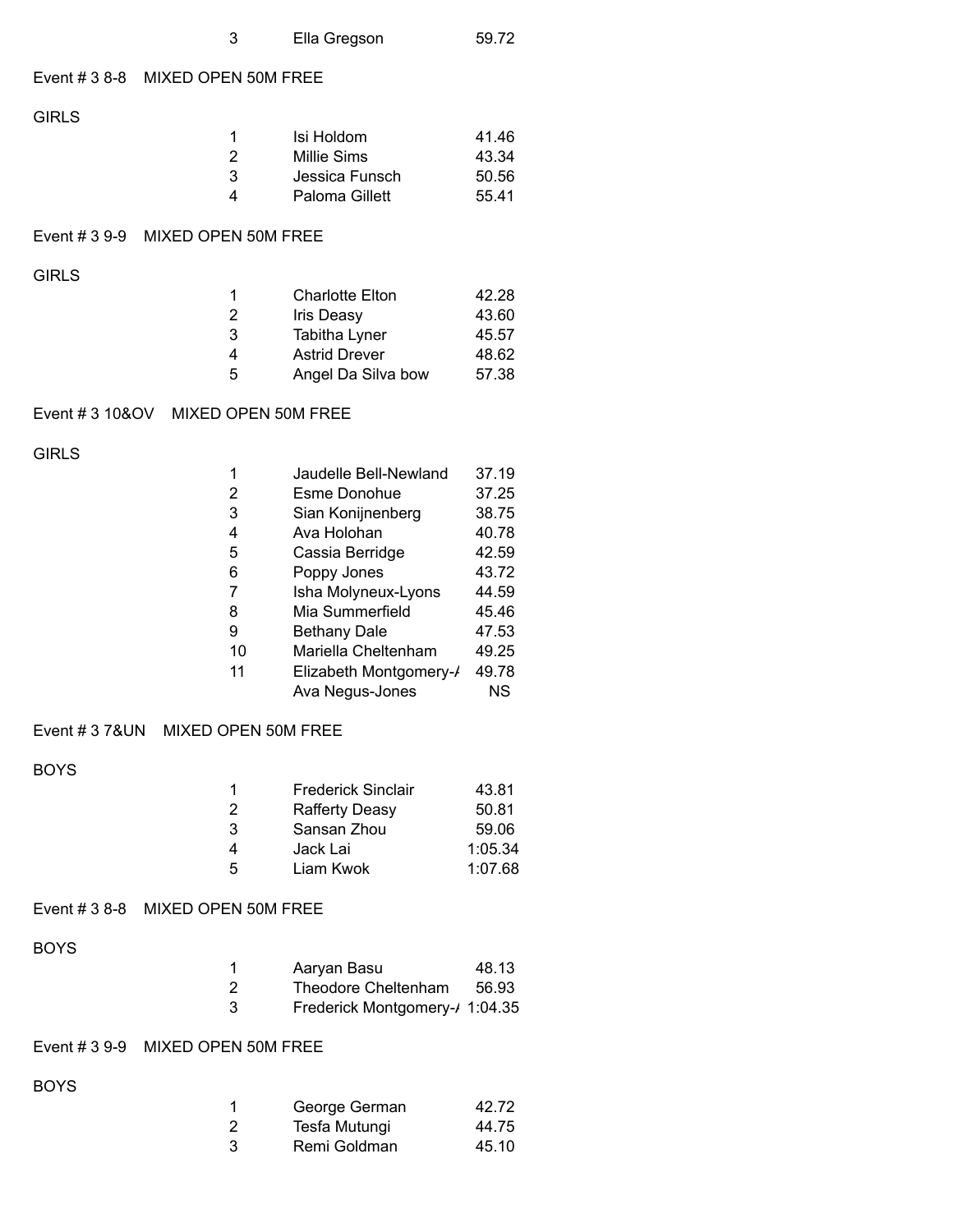| 45.22 |
|-------|
| 45.78 |
| 47.10 |
| 47.43 |
| 55.72 |
|       |

# Event # 3 10&OV MIXED OPEN 50M FREE

BOYS

| 1 | Daniel Williams        | 40.16 |
|---|------------------------|-------|
| 2 | <b>Richan Drever</b>   | 42.22 |
| 3 | Matteo Catani          | 42.66 |
| 4 | <b>Ned Bishop</b>      | 43.85 |
| 5 | Aidan Kwok             | 44.64 |
| 6 | <b>Ben Baylis</b>      | 47.16 |
| 7 | Lorcan Dixon           | 50.13 |
| 8 | Abhyudit Dhananjai     | 53.09 |
| g | Ronnie Hurley-Mcquitty | 54.85 |

# Event # 4 MIXED OPEN 25M FLY Paraswimming

BOYS

| 1  | Jake Brunnen         | 18.56 |
|----|----------------------|-------|
| -2 | <b>Isaac Auguste</b> | 20.94 |
|    | Rhys Banahene        | NS.   |
|    | Sebastian Scott      | ΝS    |

#### Event # 5 7&UN MIXED OPEN 25M FLY

**GIRLS** 

|    | Grace Stephenson      | 27.16 |
|----|-----------------------|-------|
| -2 | Chelsy Kaira Orfinada | 29.56 |
| 3  | Ella Gregson          | 32.88 |

GIRLS

| Isi Holdom     | 20.53 |
|----------------|-------|
| Jessica Funsch | 26.50 |

#### Event # 5 7&UN MIXED OPEN 25M FLY

BOYS

| 1 | <b>Rafferty Deasy</b> | 28.56 |
|---|-----------------------|-------|
| 2 | Sansan Zhou           | 35.22 |
| 3 | Liam Kwok             | 37.47 |

# Event # 5 8-8 MIXED OPEN 25M FLY

BOYS

| 1  | Aaryan Basu            | 27.90 |
|----|------------------------|-------|
| -2 | Theodore Cheltenham    | 28.56 |
| 3  | Luke Batteson Dalpiaz  | 29.00 |
| 4  | Frederick Montgomery-/ | 36.92 |

# Event # 6 MIXED OPEN 50M BACK Paraswimming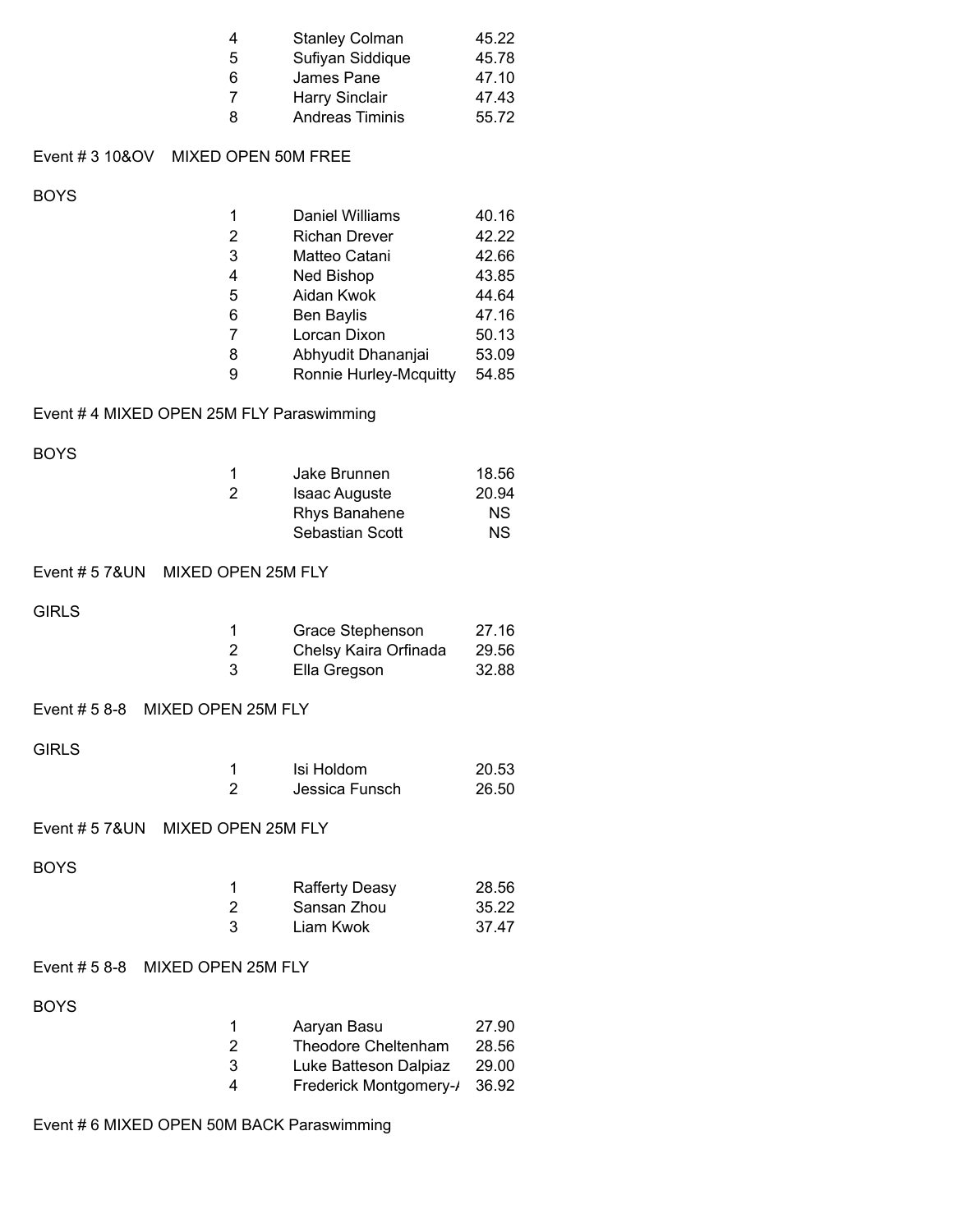| <b>GIRLS</b>                        |                     |                                                |                |                                |
|-------------------------------------|---------------------|------------------------------------------------|----------------|--------------------------------|
| <b>BOYS</b>                         | 1                   | Edie Harrison                                  | 1:26.91        |                                |
|                                     | $\mathbf 1$         | <b>Isaac Auguste</b>                           | 46.03          |                                |
|                                     | $\overline{2}$      | Jake Brunnen                                   | 45.31          |                                |
| Event # 7 7& UN MIXED OPEN 50M BACK |                     |                                                |                |                                |
|                                     |                     |                                                |                |                                |
| <b>GIRLS</b>                        | 1                   | Chelsy Kaira Orfinada                          | 56.44          |                                |
|                                     | $\mathbf 2$         | Isabella King                                  | 1:01.81        |                                |
|                                     | 3                   | Ella Gregson                                   | 1:06.13        |                                |
| Event # 7 8-8 MIXED OPEN 50M BACK   |                     |                                                |                |                                |
|                                     |                     |                                                |                |                                |
| <b>GIRLS</b>                        |                     |                                                |                |                                |
|                                     | 1                   | Isi Holdom                                     | 46.75          |                                |
|                                     | $\overline{2}$<br>3 | Millie Sims<br>Jessica Funsch                  | 49.84<br>56.09 |                                |
|                                     |                     | Paloma Gillett                                 |                | DQ Backstroke turn not correct |
| Event # 7 9-9 MIXED OPEN 50M BACK   |                     |                                                |                |                                |
|                                     |                     |                                                |                |                                |
| <b>GIRLS</b>                        |                     |                                                |                |                                |
|                                     | 1<br>$\overline{2}$ | <b>Charlotte Elton</b><br><b>Astrid Drever</b> | 47.91<br>52.09 |                                |
|                                     | 3                   | Iris Deasy                                     | 52.70          |                                |
|                                     | 4                   | Tabitha Lyner                                  | 53.12          |                                |
|                                     | 5                   | Angel Da Silva bow                             | 59.54          |                                |
| Event # 7 10&OV MIXED OPEN 50M BACK |                     |                                                |                |                                |
|                                     |                     |                                                |                |                                |
| <b>GIRLS</b>                        | 1                   | Jaudelle Bell-Newland                          | 43.69          |                                |
|                                     | $\overline{2}$      | Esme Donohue                                   | 46.56          |                                |
|                                     | 3                   | Sian Konijnenberg                              | 46.72          |                                |
|                                     | 4                   | Ava Holohan                                    | 47.87          |                                |
|                                     | 5                   | Cassia Berridge                                | 49.87          |                                |
|                                     | 6                   | Isha Molyneux-Lyons                            | 50.16          |                                |
|                                     | 7                   | Poppy Jones                                    | 50.32          |                                |
|                                     | 8<br>9              | <b>Bethany Dale</b><br>Mia Summerfield         | 50.59<br>50.62 |                                |
|                                     | 10                  | Mariella Cheltenham                            | 53.06          |                                |
|                                     | 11                  | Elizabeth Montgomery-/                         | 59.12          |                                |
|                                     |                     | Ava Negus-Jones                                | <b>NS</b>      |                                |
| Event # 7 7&UN MIXED OPEN 50M BACK  |                     |                                                |                |                                |
|                                     |                     |                                                |                |                                |
| <b>BOYS</b>                         | 1                   | <b>Frederick Sinclair</b>                      | 54.44          |                                |
|                                     | $\overline{2}$      | Sansan Zhou                                    | 1:01.47        |                                |
|                                     | 3                   | <b>Rafferty Deasy</b>                          | 1:04.32        |                                |
|                                     | 4                   | Jack Lai                                       | 1:09.38        |                                |
|                                     | 5                   | Liam Kwok                                      | 1:13.06        |                                |
| Event # 7 8-8 MIXED OPEN 50M BACK   |                     |                                                |                |                                |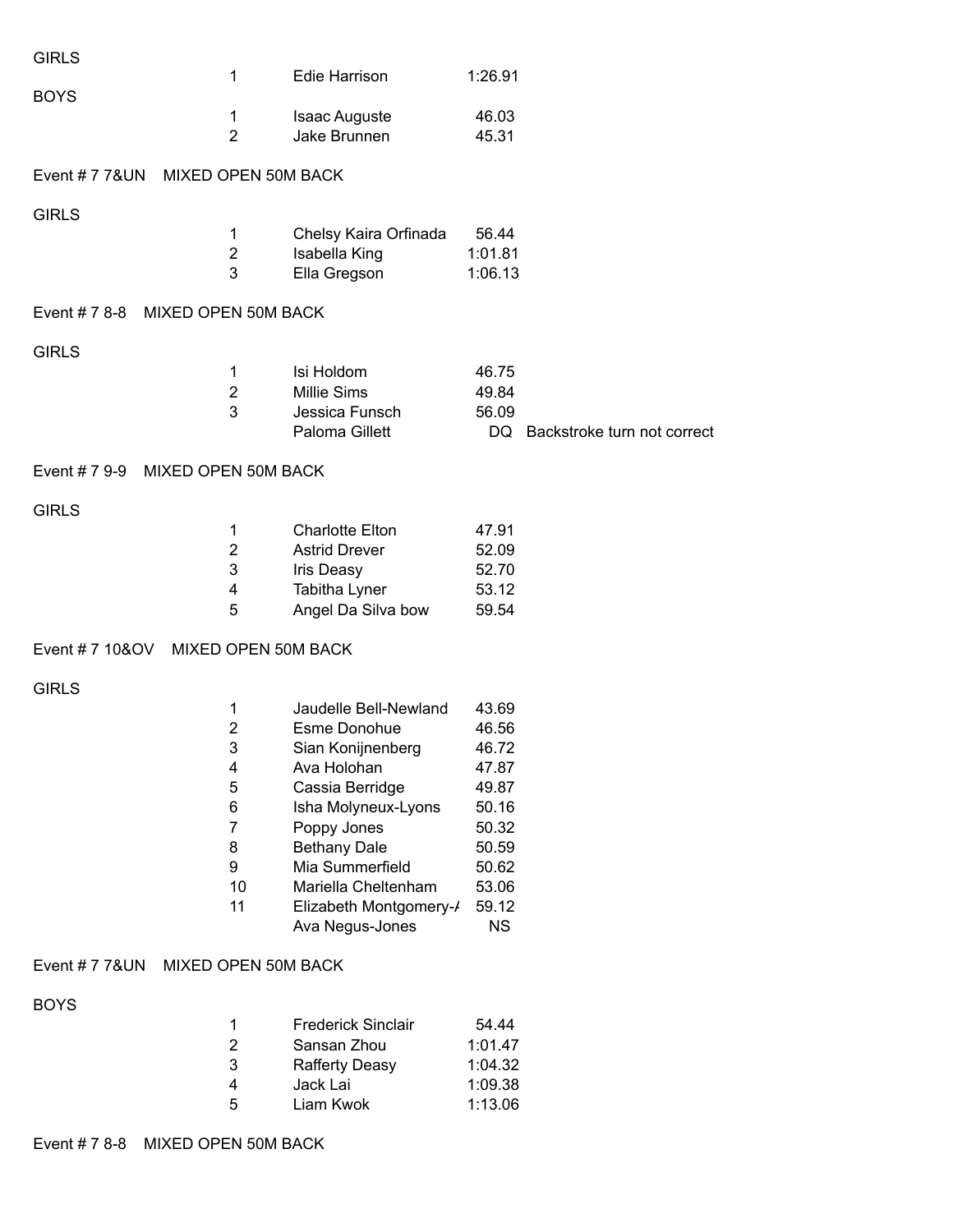BOYS

| -1 | Aaryan Basu            | 58.86   |                         |
|----|------------------------|---------|-------------------------|
| 2  | Theodore Cheltenham    | 1:06.00 |                         |
|    | Frederick Montgomery-/ |         | DQ Not on back off wall |

# Event # 7 9-9 MIXED OPEN 50M BACK

BOYS

| 1 | George German          | 48.18   |
|---|------------------------|---------|
| 2 | <b>Stanley Colman</b>  | 51.44   |
| 3 | Tesfa Mutungi          | 53.19   |
| 4 | Sufiyan Siddique       | 54.09   |
| 5 | Harry Sinclair         | 54.22   |
| 6 | James Pane             | 57.38   |
| 7 | <b>Andreas Timinis</b> | 59.25   |
| 8 | Remi Goldman           | 1:01.28 |

### Event # 7 10&OV MIXED OPEN 50M BACK

BOYS

|   | Daniel Williams        | 46.46   |
|---|------------------------|---------|
| 2 | <b>Richan Drever</b>   | 46.56   |
| 3 | <b>Ned Bishop</b>      | 50.82   |
| 4 | Matteo Catani          | 52.38   |
| 5 | Aidan Kwok             | 54.06   |
| 6 | <b>Ben Baylis</b>      | 59.06   |
| 7 | Ronnie Hurley-Mcquitty | 1:02.84 |
|   | Lorcan Dixon           | ΝS      |

#### Event # 8 MIXED OPEN 25M FREE Paraswimming

| <b>GIRLS</b> |                      |    |
|--------------|----------------------|----|
|              | Edie Harrison        | ΝS |
| <b>BOYS</b>  |                      |    |
|              | <b>Rhys Banahene</b> | ΝS |
|              | Sebastian Scott      | ΝS |

## Event # 9 7&UN MIXED OPEN 25M FREE

GIRLS

|   | Chelsy Kaira Orfinada | 23.81 |
|---|-----------------------|-------|
| 2 | Grace Stephenson      | 24.78 |
| 3 | Ella Gregson          | 25.09 |

#### Event # 9 8-8 MIXED OPEN 25M FREE

GIRLS

| Isi Holdom     | 18.97 |
|----------------|-------|
| Jessica Funsch | 21.32 |

| Event $# 9 78 UN$ | MIXED OPEN 25M FREE |
|-------------------|---------------------|
|                   |                     |

BOYS

|                | <b>Frederick Sinclair</b> | 20.69 |
|----------------|---------------------------|-------|
| $\overline{2}$ | <b>Rafferty Deasy</b>     | 22.82 |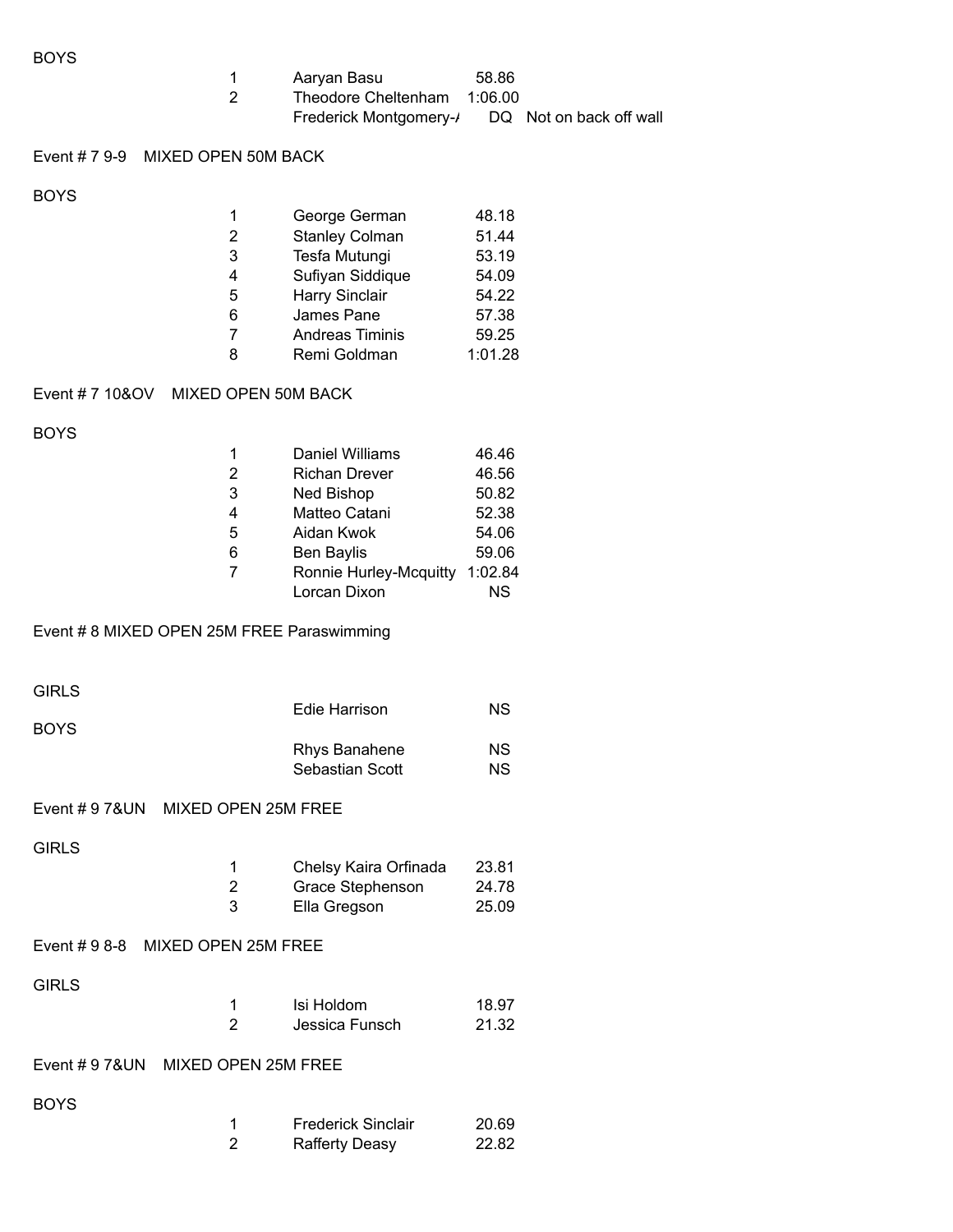|              | 3<br>4<br>5<br>6                             | Sansan Zhou<br>Jack Lai<br>Liam Kwok<br>Aiden Gadit | 25.80<br>29.50<br>30.22<br>30.62 |  |  |
|--------------|----------------------------------------------|-----------------------------------------------------|----------------------------------|--|--|
|              | Event #98-8 MIXED OPEN 25M FREE              |                                                     |                                  |  |  |
| <b>BOYS</b>  |                                              |                                                     |                                  |  |  |
|              | 1                                            | Aaryan Basu                                         | 20.08                            |  |  |
|              | $\overline{c}$<br>3                          | Luke Batteson Dalpiaz<br>Theodore Cheltenham        | 20.60<br>23.37                   |  |  |
|              |                                              | Frederick Montgomery-/                              | <b>NS</b>                        |  |  |
|              | Event # 10 MIXED OPEN 100M FREE Paraswimming |                                                     |                                  |  |  |
| <b>BOYS</b>  |                                              |                                                     |                                  |  |  |
|              | $\mathbf 1$                                  | Jake Brunnen                                        | 1:28.47                          |  |  |
|              | $\overline{2}$                               | <b>Isaac Auguste</b>                                | 1:31.25                          |  |  |
|              | Event # 11 8-8 MIXED OPEN 100M FREE          |                                                     |                                  |  |  |
| <b>GIRLS</b> |                                              | Isi Holdom                                          |                                  |  |  |
|              | $\mathbf 1$<br>$\overline{2}$                | <b>Millie Sims</b>                                  | 1:35.72<br>1:40.43               |  |  |
|              | 3                                            | Jessica Funsch                                      | 1:51.06                          |  |  |
|              | Event # 11 9-9 MIXED OPEN 100M FREE          |                                                     |                                  |  |  |
| <b>GIRLS</b> |                                              |                                                     |                                  |  |  |
|              | $\mathbf 1$                                  | Iris Deasy                                          | 1:37.97                          |  |  |
|              | $\overline{c}$<br>3                          | <b>Charlotte Elton</b><br>Tabitha Lyner             | 1:40.38<br>1:41.62               |  |  |
|              | 4                                            | <b>Astrid Drever</b>                                | 1:50.78                          |  |  |
|              | 5                                            | Angel Da Silva bow                                  | 2:17.96                          |  |  |
|              | Event # 11 10&OV MIXED OPEN 100M FREE        |                                                     |                                  |  |  |
| <b>GIRLS</b> |                                              |                                                     |                                  |  |  |
|              | 1                                            | <b>Esme Donohue</b>                                 | 1:26.63                          |  |  |
|              | $\overline{2}$<br>3                          | Sian Konijnenberg<br>Jaudelle Bell-Newland          | 1:28.44<br>1:29.65               |  |  |
|              | 4                                            | Ava Holohan                                         | 1:35.10                          |  |  |
|              | 5                                            | Cassia Berridge                                     | 1:36.25                          |  |  |
|              | 6<br>$\overline{7}$                          | Isha Molyneux-Lyons<br>Mia Summerfield              | 1:40.82<br>1:44.62               |  |  |
|              | Event # 11 7&UN MIXED OPEN 100M FREE         |                                                     |                                  |  |  |
| <b>BOYS</b>  |                                              |                                                     |                                  |  |  |
|              | 1                                            | Aiden Gadit                                         | 1:22.06                          |  |  |
|              | $\overline{2}$                               | <b>Frederick Sinclair</b>                           | 1:49.47                          |  |  |
|              | Event # 11 8-8 MIXED OPEN 100M FREE          |                                                     |                                  |  |  |
| <b>BOYS</b>  |                                              |                                                     |                                  |  |  |
|              | 1                                            | Luke Batteson Dalpiaz                               | 1:57.75                          |  |  |
|              |                                              |                                                     |                                  |  |  |